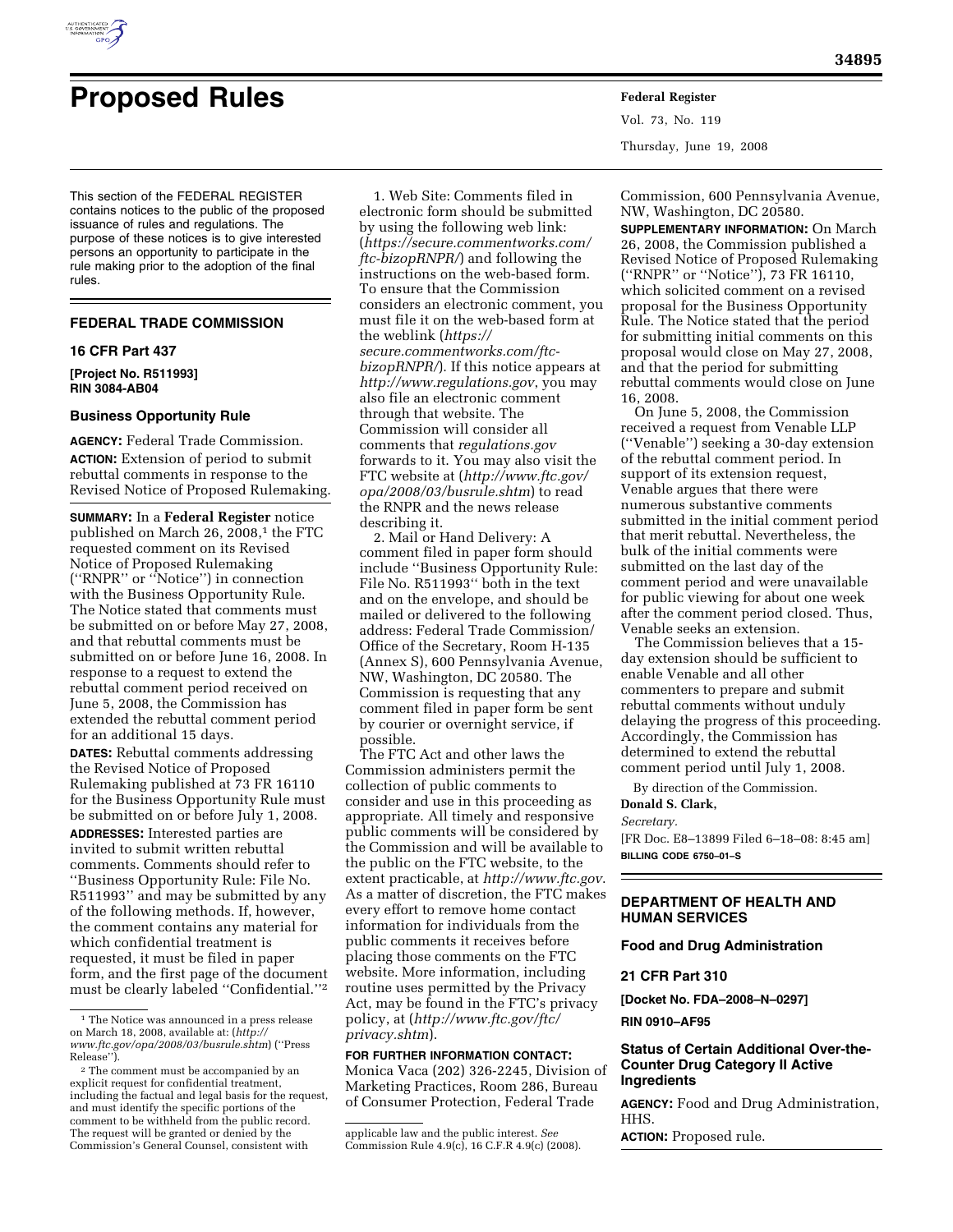**SUMMARY:** The Food and Drug Administration (FDA) is proposing that certain ingredients in over-the-counter (OTC) drug products are not generally recognized as safe and effective (GRASE) or are misbranded. FDA is issuing this proposed rule because we did not receive any data and information on these ingredients in response to our request on December 31, 2003 (68 FR 75585). This proposed rule is part of FDA's ongoing review of OTC drug products.

**DATES:** Submit written or electronic comments on the proposed rule and on FDA's economic impact determination by September 17, 2008. Please see section IV of this document for the proposed effective date of any final rule that may publish based on this proposal. **ADDRESSES:** You may submit comments, identified by Docket No. FDA–2008–N– 0297 and RIN number 0910–AF95, by any of the following methods: *Electronic Submissions* 

Submit electronic comments in the following ways:

• Federal eRulemaking Portal: *http:// www.regulations.gov*. Follow the instructions for submitting comments. *Written Submissions* 

Submit written submissions in the following ways:

• FAX: 301–827–6870.

• Mail/Hand delivery/Courier [For paper, disk, or CD–ROM submissions]: Division of Dockets Management (HFA– 305), Food and Drug Administration, 5630 Fishers Lane, rm. 1061, Rockville, MD 20852.

To ensure more timely processing of comments, FDA is no longer accepting comments submitted to the agency by email. FDA encourages you to continue to submit electronic comments by using the Federal eRulemaking Portal, as described previously, in the **ADDRESSES** portion of this document under *Electronic Submissions*.

*Instructions*: All submissions received must include the agency name, docket number, and Regulatory Information Number (RIN) for this rulemaking and may be accompanied by a supporting memorandum or brief. All comments received may be posted without change to *http://www.regulations.gov*, including any personal information provided.

*Docket*: For access to the docket to read background documents or comments received, go to *http:// www.regulations.gov* and insert the

docket number, found in brackets in the heading of this document, into the ''Search'' box and follow the prompts and/or go to the Division of Dockets Management, 5630 Fishers Lane, rm. 1061, Rockville, MD 20852, between 9 a.m. and 4 p.m., Monday through Friday.

# **FOR FURTHER INFORMATION CONTACT:**

William E. Gilbertson or Gerald M. Rachanow, Center for Drug Evaluation and Research, Food and Drug Administration, 10903 New Hampshire Ave., Bldg. 22, MS5411, Silver Spring, MD 20993, 301–796–2090.

# **SUPPLEMENTARY INFORMATION:**

#### **Table of Contents**

- I. What is the Purpose of This Document?
- II. What Past FDA Actions Are Relevant
- to This Proposed Rule?
	- A. What Categories of Products Were Included in the Call-for-Data Notice?
	- B. What Data Were Submitted in Response to the Call-for-Data Notice?
- III. What Is the Regulatory Process
- When No Data Are Submitted to
- Support Ingredients?

IV. What is FDA's Proposed Effective Date?

- V. Analysis of Impacts
	- A. What Are the Costs and Benefits Associated With This Proposed Rule?
	- B. What Regulatory Alternatives Has FDA Considered?
- C. What Is the Small Business Impact?

VI. Paperwork Reduction Act of 1995

VII. Environmental Impact

VIII. Federalism

# **I. What is the Purpose of This Document?**

In this rule, FDA proposes to add to § 310.545 (21 CFR 310.545) certain ingredients and categories of OTC drug products that are not GRASE and are misbranded in the absence of an approved new drug application (NDA): *Ingredients* 

• Any external analgesic drug

products containing aloe vera or urea • Any topical antimicrobial drug

- products containing aloe vera
- Any drug products containing urea for any labeled claims • Ammonia as a reflex stimulant
- *Drug Categories*

• All skin protectant blister guard drug products

• Any skin protectant drug products labeled with claims or directions for use as a nipple protectant (previously referred to as breast creams for use when nursing), except lanolin

• Any drug products formulated as a wet dressing other than skin protectant and astringent drug products formulated and labeled in accordance with 21 CFR part 347

• Any drug products labeled with claims or directions for the following uses:

- Bed-wetting deterrent
- Blemish remedy other than topical acne drug products formulated and labeled in accordance with 21 CFR part 333, subpart D
- Bunion remedy

• Drawing salve (for drawing or removing splinters, slivers, or similar items), except ichthammol

• Foot balm, bath, or other topical dosage forms for any ''foot'' claims (including relieving foot muscle strains and soreness from working out), other than topical antifungal drug products formulated and labeled in accordance with 21 CFR part 333, subpart C and external analgesic drug products formulated and labeled in accordance with the tentative final monograph (proposed 21 CFR part 348) published on February 8, 1983 (48 FR 5852)

- Impotency cure
- Medicated bath preparation
- Nonantimicrobial skin wound
- cleanser (previously listed as ''detergents'' in call-for-data notices
- Topical products for treatment or prevention of male urethral problems
- Treatment or prevention of prickly heat
- Urinary acidifier
- Urinary alkalinizer
- Weight control drug products with ingredients formulated as an
- impregnated body wrap
- Wound wash saline

FDA notes that the names of several active ingredients have changed from the way they appeared in the December 31, 2003, call-for-data notice. FDA is using the new names in the proposed amendments to § 310.545. Table 1 lists the old and new ingredient names:

TABLE 1.—ACTIVE INGREDIENTS WITH NAME CHANGES

| Old name                    | Current name             | Category                        |
|-----------------------------|--------------------------|---------------------------------|
| Aromatic spirits of ammonia | Ammonia spirit, aromatic | . Ammonia as a reflex stimulant |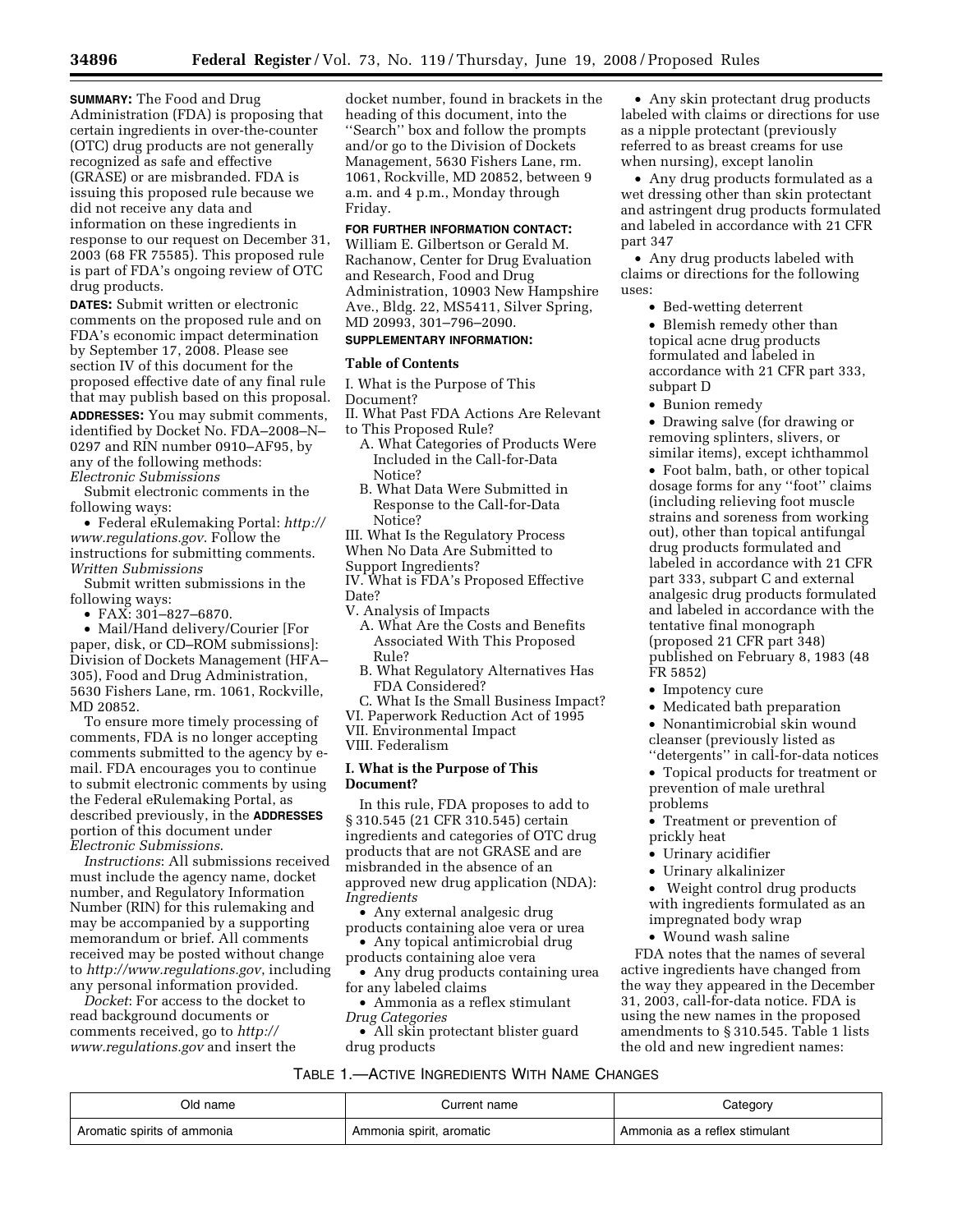| Old name                | Current name               | Category                             |
|-------------------------|----------------------------|--------------------------------------|
| Benzophenone-3          | Oxybenzone                 | Medicated bath                       |
| Carbolic acid           | Phenol                     | Foot balm, bath                      |
| Formalin                | Formaldehyde solution      | Foot balm, bath                      |
| Natural pine needle oil | Pine needle oil            | Foot balm, bath                      |
| Oil of eucalyptus       | Eucalyptus oil             | Foot balm, bath                      |
| Oil of peppermint       | Peppermint oil             | Foot balm, bath                      |
| Peru balsam             | Peruvian balsam            | Medicated bath                       |
| Phenol sodium           | Phenolate sodium           | Nonantimicrobial skin wound cleanser |
| Trisodium phosphate     | Sodium phosphate, tribasic | Foot balm, bath                      |

| TABLE 1.—ACTIVE INGREDIENTS WITH NAME CHANGES—Continued |  |
|---------------------------------------------------------|--|
|---------------------------------------------------------|--|

FDA is proposing that any OTC drug product containing any of these ingredients that are not considered GRASE for the uses discussed in this document must first be the subject of an approved NDA before it may be initially introduced (or initially delivered for introduction) into interstate commerce.

The following product categories, for which data were submitted in response to the December 31, 2003, call-for-data notice, will be discussed in future issues of the **Federal Register**: Lubricants and vaginal moisturizers, nasal moisturizers, urinary analgesics/antiseptics, wrinkle removers, lanolin as a nipple protectant, and ichthammol as a drawing salve. FDA is not discussing those product categories, or specific active ingredients in those categories, in this document.

# **II. What Past FDA Actions Are Relevant to This Proposed Rule?**

*A. What Categories of Products Were Included in the Call-for-Data Notice?* 

In the **Federal Register** of December 31, 2003, FDA published a call for data for certain categories of ingredients in OTC drug products that FDA had not reviewed to date. We listed the following 22 categories (68 FR 75585 at 75589 to 75590): Ammonia as a reflex stimulant; bed-wetting deterrents; blemish remedies (excluding topical acne active ingredients in § 310.545(a)(1) and § 333.310 (21 CFR 333.310)); breast creams (for use when nursing) (now called ''nipple protectants''); bunion remedies; drawing salves (excluding products labeled for the treatment of boils in 21 CFR 310.531 and including products labeled for the drawing or removal of splinters, slivers, or similar items); foot balms, baths, and creams (excluding topical antifungal active ingredients in § 310.545(a)(22) and § 333.210 (21 CFR 333.210) and

including claims for relieving foot muscle strains and soreness from working out); impotency cures; impregnated body wraps for weight reduction; lubricants and vaginal moisturizers; medicated bath preparations; nasal moisturizers; nonantimicrobial skin wound cleansers; prickly heat products; skin protectant blister guard; urethral creams for males; urinary acidifiers; urinary alkalinizers; urinary analgesics/antiseptics; wet dressings (excluding astringent active ingredients in § 310.545(a)(18)(ii) and § 347.10 (21 CFR 347.10)); wound wash saline; and wrinkle removers. Most categories identified in the call for data included a list of specific active ingredients for review.

FDA also requested the submission of data and information (68 FR 75585 at 75588) on:

• Aloe vera as an active ingredient in OTC topical antimicrobial and external analgesic drug products

• Urea as an active ingredient in OTC external analgesic drug products, or for any other OTC drug use

FDA invited interested persons to submit data and information on these categories and ingredients by June 28, 2004.

# *B. What Data Were Submitted in Response to the Call-for-Data Notice?*

Data were submitted for the following product categories: Nipple protectants (for use when nursing); drawing salves labeled for the drawing or removal of splinters, slivers, or similar items; lubricants and vaginal moisturizers; nasal moisturizers; urinary analgesics/ antiseptics; and wrinkle removers. For two of the product categories, FDA received data and information on only one ingredient in each category. In the category of nipple protectants, FDA received data on a product containing

lanolin. FDA did not receive any data or information on the following ingredients that were listed for the nipple protectant category in the callfor-data notice: Cetyl alcohol, cocoa butter, cod liver oil, dimethicone, glycerin, glyceryl monostearate, hard fat, mineral oil, petrolatum, and white petrolatum. In the category of drawing salves, FDA received data on a product containing ichthammol. FDA did not receive any data or information on the following ingredients that were listed for the drawing salves category in the call-for-data notice: Ergot fluid extract, juniper tar (oil of cade), magnesium sulfate, pine tar, rosin, rosin cerate, and sulfur. Based on the submissions received, the following products are not included in this proposed rule and will be discussed in a future issue of the **Federal Register**: Lubricants and vaginal moisturizers, nasal moisturizers, urinary analgesics/antiseptics, wrinkle removers, lanolin for use as a nipple protectant, and ichthammol for use in drawing salves.

FDA did not receive any data or information on products or active ingredients in the following product categories: Ammonia as a reflex stimulant; bed-wetting deterrents; blemish remedies (excluding topical acne active ingredients in § § 310.545(a)(1) and 333.310); bunion remedies; foot balms, baths, and creams (excluding topical antifungal active ingredients in § § 310.545(a)(22) and 333.210 and including claims for relieving foot muscle strains and soreness from working out); impotency cures; impregnated body wraps for weight reduction; medicated bath preparations; nonantimicrobial skin wound cleansers; prickly heat products; skin protectant blister guard; urethral creams for males; urinary acidifiers;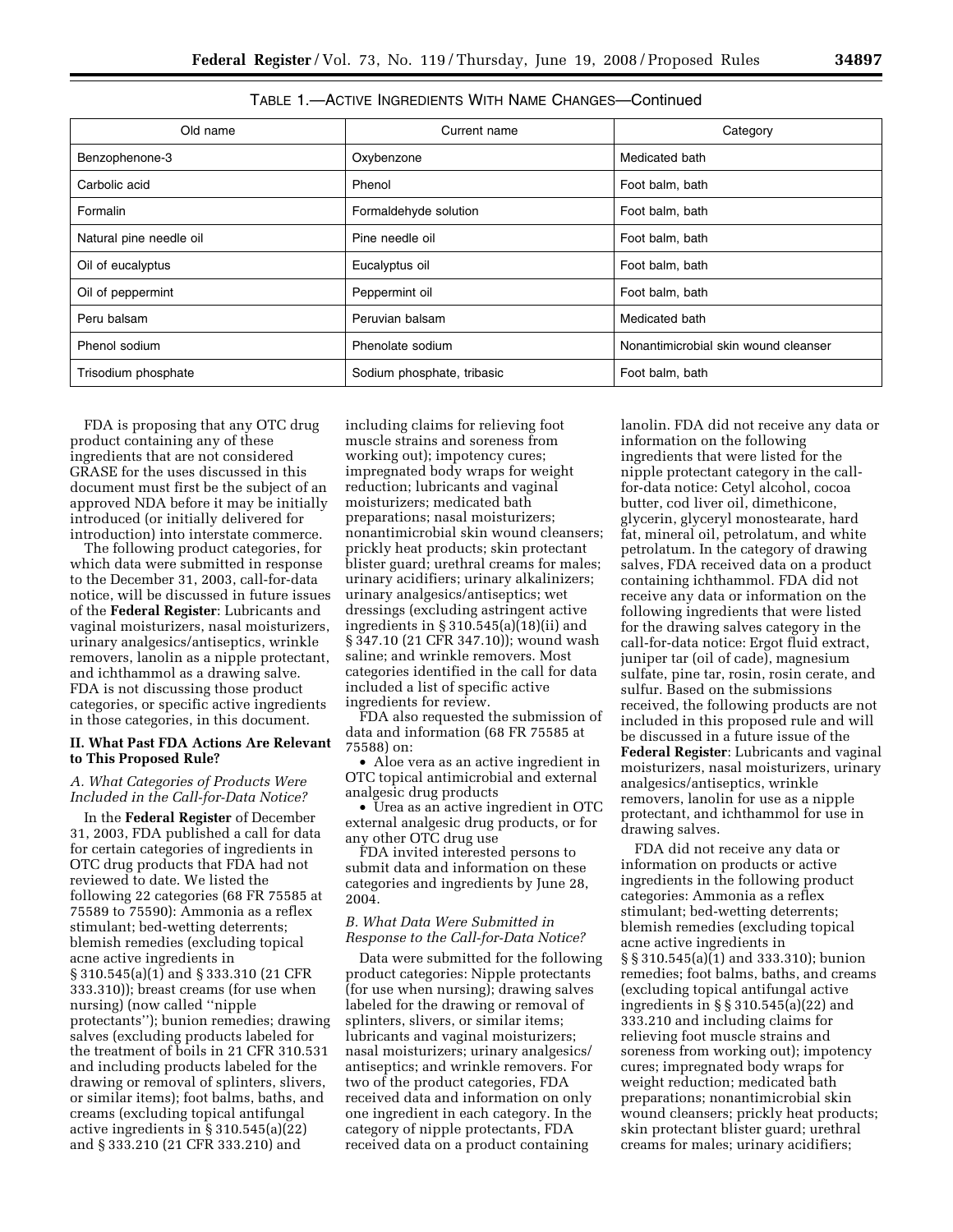urinary alkalinizers; wet dressings (excluding astringent active ingredients in § § 310.545(a)(18)(ii) and 347.10); and wound wash saline. FDA also did not receive any data or information on aloe vera and urea for topical uses. Therefore, FDA has no data and information to review to determine if any of these products or ingredients are GRASE and not misbranded for OTC use.

# **III. What Is the Regulatory Process When No Data Are Submitted to Support Ingredients?**

Under the procedures for classifying OTC drugs as GRASE and not misbranded and for establishing OTC drug monographs (§ 330.10 (21 CFR 330.10)):

• An advisory review panel reviews the data and information submitted in response to a call for data and then submits a report with its recommendations to the Commissioner of Food and Drugs (the Commissioner)  $(\S 330.10(a)(2), (a)(3), and (a)(5)).$ 

• After reviewing the advisory review panel's report and recommendations, the Commissioner publishes a proposed order with the panel's report and a monograph listing proposed GRASE conditions and a statement of the proposed nonmonograph conditions  $(S 330.10(a)(6)).$ 

• After reviewing comments and new data submitted in response to the publication of the advisory review panel's report, the Commissioner publishes a tentative final monograph (TFM) proposing conditions under which a category of drugs or specific OTC drugs are GRASE and not misbranded (§ 330.10(a)(7)(i)).

• The Commissioner may also publish a separate tentative order, such as this document, containing a statement of those active ingredients reviewed and proposed to be excluded from the monograph because they would result in a drug product not being GRASE or would result in misbranding. This order may be published when FDA receives no substantive comments in opposition to the advisory review panel's report or no new data and information (§ 330.10(a)(7)(ii)).

• After reviewing the entire administrative record, the Commissioner publishes a final order containing a monograph establishing conditions under which a category of OTC drugs or a specific or specific OTC drugs are GRASE and not misbranded (§ 330.10(a)(9)). If there are no GRASE conditions, the Commissioner includes the category or the specific OTC drugs in § 310.545, which lists active ingredients for which the data are

inadequate to establish GRASE status (i.e., identifies nonmonograph ingredients and uses).

FDA did not receive any data and information on most of the ingredients and drug categories in the call-for-data notice for an advisory review panel to evaluate and upon which a panel could issue a report. Thus, for those ingredients and drug categories, there is no data or report for the Commissioner to evaluate and no basis for FDA to publish a TFM. Therefore, the Commissioner is publishing a tentative order (proposed rule) listing these ingredients and drug categories as nonmonograph conditions.

# **IV. What Is FDA's Proposed Effective Date?**

FDA is proposing that any final rule that may issue based on this proposal be implemented 180 days after its publication in order to provide for safe and effective use of OTC drug products at the earliest possible time. Manufacturers are encouraged to comply voluntarily at the earliest possible date.

FDA points out that publication of a final rule under this proceeding would not preclude a manufacturer from testing an ingredient to support future use. Where a manufacturer believes it has adequate data to establish that an active ingredient is GRASE when used for a specific indication, such data may be submitted in an appropriate citizen petition to amend or to establish an OTC drug monograph, as appropriate (see 21 CFR 10.30). Data to support safety and effectiveness can be developed under an investigational new drug (IND) application to support submission and review of an NDA. An NDA, if approved, would make the drug eligible for prescription or OTC marketing status. For ingredients subject to a final monograph, an NDA may be submitted for a deviation from the monograph (see 21 CFR 330.11 describing an NDA deviation). A product cannot continue to be marketed legally while FDA reviews a petition or NDA.

# **V. Analysis of Impacts**

FDA has examined the impacts of the proposed rule under Executive Order 12866 and the Regulatory Flexibility Act (5 U.S.C. 601–612), and the Unfunded Mandates Reform Act of 1995 (Public Law 104–4). Executive Order 12866 directs agencies to assess all costs and benefits of available regulatory alternatives and, when regulation is necessary, to select regulatory approaches that maximize net benefits (including potential economic, environmental, public health and safety,

and other advantages; distributive impacts; and equity). The agency believes that this proposed rule is not a significant regulatory action as defined by the Executive order.

The Regulatory Flexibility Act requires agencies to analyze regulatory options that would minimize any significant impact of a rule on small entities. Because few products will likely be affected and those effects would probably be small, FDA does not believe that this proposed rule would have a significant economic impact on a substantial number of small entities. FDA requests comment on this issue.

Section 202(a) of the Unfunded Mandates Reform Act of 1995 requires that agencies prepare a written statement, which includes an assessment of anticipated costs and benefits, before proposing ''any rule that includes any Federal mandate that may result in the expenditure by State, local, and tribal governments, in the aggregate, or by the private sector, of \$100,000,000 or more (adjusted annually for inflation) in any one year. ''The current threshold after adjustment for inflation is \$127 million, using the most current (2006) Implicit Price Deflator for the Gross Domestic Product. FDA does not expect this proposed rule to result in any 1 year expenditure that would meet or exceed this amount.

The purpose of this proposed rule is to classify OTC drug products containing certain active ingredients as not GRASE (i.e., nonmonograph) for certain uses for which FDA did not receive any safety and effectiveness data and information. This proposed rule amends § 310.545 to include these product categories and ingredients.

We are not able to identify the number of products that would be affected by this proposed rule, but the number is probably low. Based on our experience, when no data are received after a **Federal Register** request, it often indicates that manufacturers have little or no interest in those ingredients, have phased out or are in the process of phasing out those ingredients, or in some cases are removing the drug claims at issue from the product label. Without actually reading the label for each and every manufacturer's product, we cannot distinguish the numbers of products containing the proposed nonmonograph ingredients from those with monograph ingredients. In addition, some of the affected products are sold alongside cosmetics and drugcosmetic combination products and we would need to read the actual labels to determine their classifications.

Many of the products affected could still be marketed as OTC drugs if they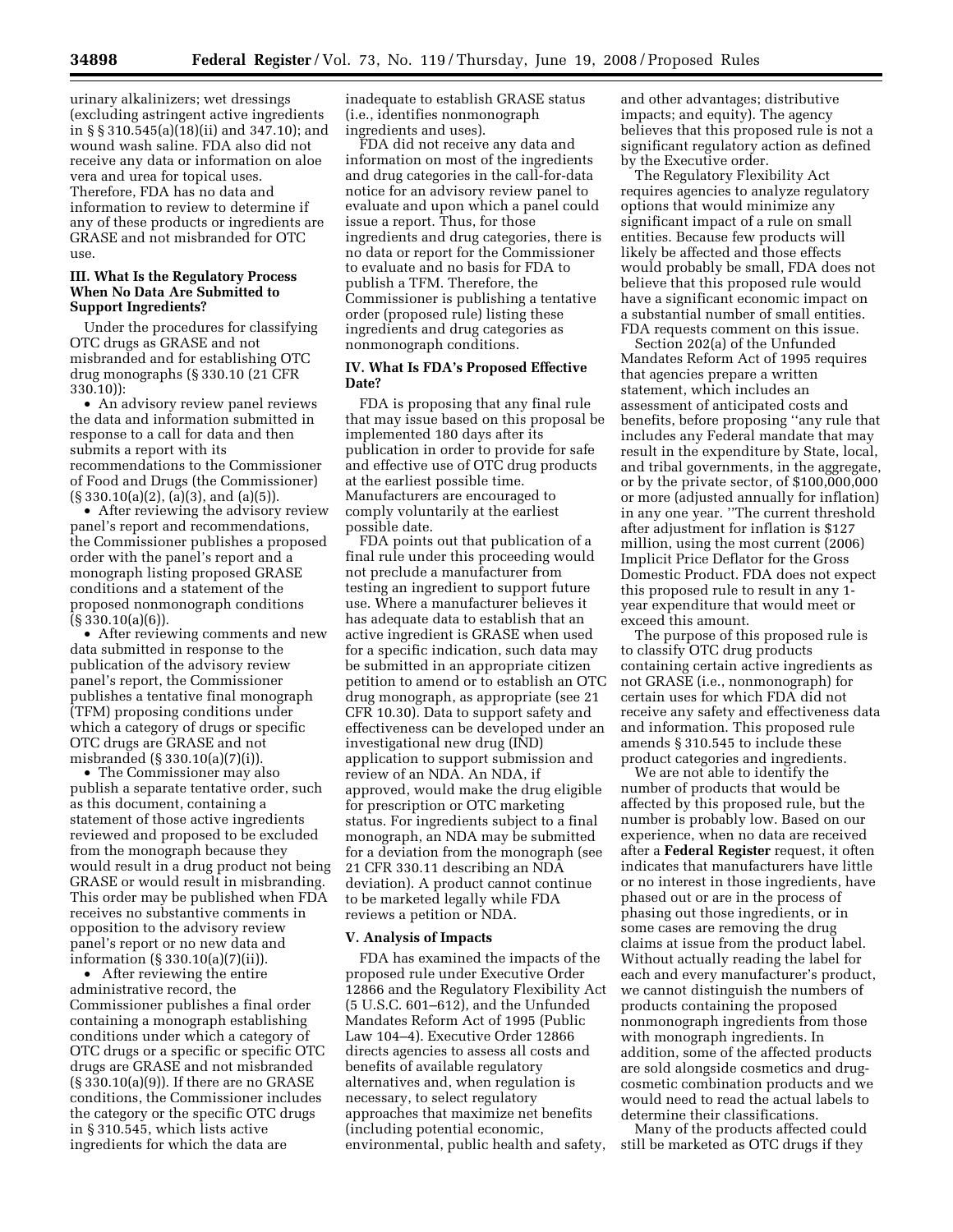were reformulated with an active ingredient that is contained in a monograph and complied with that monograph's labeling conditions. For example, blemish remedies covered by this proposal could be reformulated to contain a topical acne active ingredient included in § 333.310. Other products could be marketed as cosmetics, some with a simple label change and no reformulation. For example, some foot balms and baths covered by this proposal might be able to be marketed as cosmetic products with certain label changes (i.e., deletion of any drug claims). For a few of the product categories, such as bed wetting deterrents and impotency cures, there are currently no OTC drug substitute products on the market, but there are prescription drugs approved for the conditions.

*A. What Are the Costs and Benefits Associated With This Proposed Rule?* 

For products that cannot be reformulated or relabeled to remain on the market, the cost of the rule is the short-run loss of economic profits from the lost sales of those goods once they are removed from the market. Over the long-run, however, manufacturers will be able to produce alternative goods on their existing equipment to partly or fully offset these losses. For the products that remain on the market, the costs include one-time costs to reformulate or relabel the product. We do not know the number of manufacturers that would be affected or the number of products and stockkeeping units (SKUs) (individual products, packages, and sizes) that might need to be relabeled. Many of the products in these categories were probably discontinued some time ago but a few manufacturers will continue to market them until a final rule prohibits such marketing.

The one-time costs to relabel a product include designing the new carton and the inventory loss of any unused current labeling. FDA assumes the same weighted average cost to relabel, inflated to reflect current (2006) dollars, that it estimated for the final rule requiring uniform label formats of OTC drug products (64 FR 13254 at 13279 to 13281, March 17, 1999) (i.e., \$3,600 x 1.22), \$4,392 per SKU.1 We also have estimated inventory loss using data from a study of the costs of the uniform label format rule. With a 6 month implementation period, we have estimated the inventory loss to be

between \$610 and \$3,660 per SKU, depending on product sales, for an estimated weighted average inventory loss of \$1,220.2 For example, if there were 100 SKUs that needed to be relabeled, the total one-time incremental costs would be about \$561,200 (100 x  $($4,392 + $1,220)$ .

The cost to reformulate an OTC drug product varies greatly depending on the nature of the product, dosage form, availability of alternative active ingredients, and size of company. If there are monograph ingredients available in the affected product category, the reformulation costs for another product (such as product validation, stability testing, and change in master production documents) would range from \$100,000 to \$500,000.3 The decision to reformulate would depend on the manufacturer's product portfolio and projected sales for the reformulated product. Using the midpoint of the range, \$300,000, if there were 50 products reformulated the total incremental costs would be about \$15 million (\$300,000 x 50).

We are not able to estimate the total foregone economic profit from the lost sale of products that would be discontinued by the manufacturers, but sales of the products affected by the proposed rule were never large relative to other OTC drug products. The loss would be largely a short-run loss because other products, including OTC drugs, cosmetics, and dietary supplements, could be manufactured on the same equipment as the replaced products. In addition, manufacturers could increase production of some of their other existing products or conduct contract manufacturing for other products.

FDA cannot quantify the benefits associated with this proposed rule. Potential benefits include removal from the market of OTC drug products or ingredients that have not been shown to be safe and effective. For the classes of products affected by this proposed rule, consumers would have substitute products available, either OTC or by prescription. The potential benefits from the rule would result from those substitute products having been shown to be safe and effective. *B. What Regulatory Alternatives Has FDA Considered?* 

We have few alternatives available to us when we determine there are no data or qualitative information available to demonstrate a product's safety and effectiveness. Even without evidence of harm caused by the use of these products, they cannot remain on the market because there is no evidence that they are safe and effective. The two most plausible regulatory alternatives to this proposed rule are a shorter and a longer implementation period. With a shorter implementation period, the products at issue would be removed from the market sooner, but the labeling costs for 100 SKUs would rise to \$622,000 with a 3-month compliance period.4 We could allow a longer implementation period so manufacturers could reduce their inventory of cartons and labels. Costs for relabeling 100 SKUs would fall to \$500,200 with a 12-month compliance period, but consumers would be exposed to these products that have not been shown to be safe and effective for a longer period of time. Furthermore, it is probable that few products will, in fact, bear substantial labeling costs. Manufacturers have been aware of the status of these ingredients since the December 31, 2003, call-for-data notice and have had sufficient notice and time to adjust their supply of labels to limit the impact in the event this rule becomes final. The 6-month implementation period used in the cost model probably understates the actual average time that manufacturers will have to change labels.

*C. What is the Small Business Impact?*  The Small Business Administration defines an entity as small in the pharmaceutical manufacturing industry if it has fewer than 750 employees. Over 90 percent of firms in the pharmaceutical industry are classified as small. We assume that 90 to 100 percent of the entities that would be affected by this proposed rule are also small.

The economic impact on individual firms will vary based on the number of affected products they manufacture, and how they respond to the rule. Their response could be to withdraw, relabel, or reformulate the product. If a small entity withdraws the product, its production line could be used for alternative OTC drug, dietary supplement, and cosmetic products, or

<sup>&</sup>lt;sup>1</sup>The annual Producer Price Index (PPI) for pulp, paper, and allied products, series Id: WPU09 (the major cost driver for labeling) rose by 22 percent between 1998 and 2006 (from 174.1 to 209.8) *http:// data.bls.gov*.

<sup>2</sup>The original values from the uniform label formats rule (64 FR 13254), inventory loss between \$500 and \$3,000 and a weighted average of \$1,000, were inflated by 22 percent. The weighting ratio for calculating the average was 80 percent small and<br>private label firms to 20 percent large firms.

<sup>&</sup>lt;sup>3</sup> Value based on previously published estimations (70 FR  $75988$  at  $75995$ , December 22, 2005 and 67 FR 78158 at 78167, December 23, 2002).

<sup>4</sup>The weighted average inventory loss would increase to \$1,830 per SKU with a 3-month compliance period, but decrease to the irreducible (label inventory can never be used up entirely so whenever there are label changes, there is always some portion of inventory that is scraped) inventory loss of \$610 per SKU with a compliance period of 12 months or longer.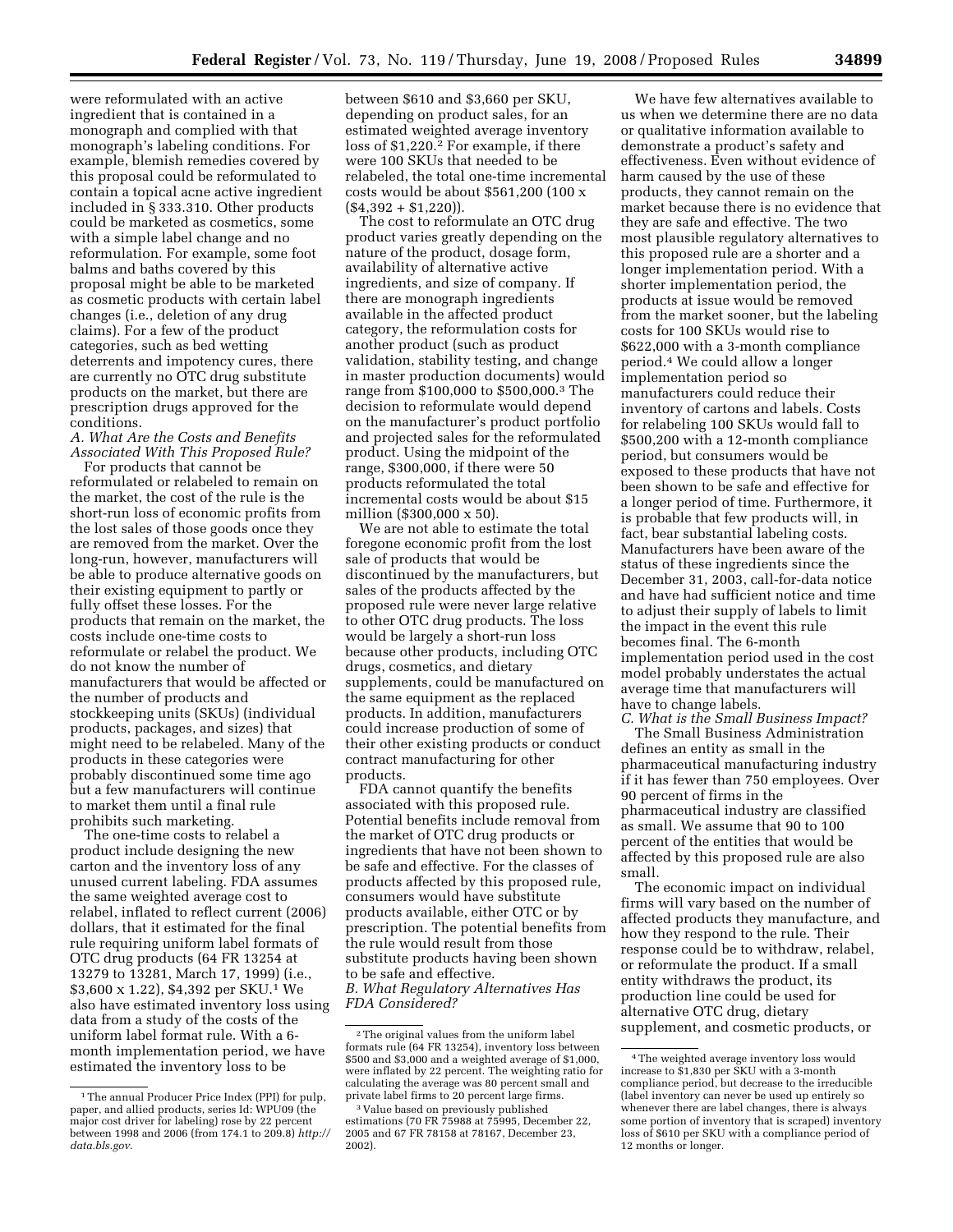for contract manufacturing in those industries, thereby limiting economic losses. Labeling costs due to the proposed rule, as explained in this section, would likely be small. The largest potential cost would be reformulation. However, we do not know if a sufficient number of small entities would reformulate a large enough number of products to constitute a significant economic impact on a substantial number of small entities. FDA requests comment on this issue.

# **VI. Paperwork Reduction Act of 1995**

This proposed rule contains no collections of information. Therefore, clearance by the Office of Management and Budget under the Paperwork Reduction Act of 1995 is not required.

#### **VII. Environmental Impact**

FDA has determined under 21 CFR 25.31(a) that this action is of a type that does not individually or cumulatively have a significant effect on the human environment. Therefore, neither an environmental assessment nor an environmental impact statement is required.

#### **VIII. Federalism**

FDA has analyzed this proposed rule in accordance with the principles set forth in Executive Order 13132. FDA has determined that the proposed rule, if finalized as proposed, would have a preemptive effect on State law. Section 4(a) of the Executive order requires agencies to ''construe \* \* \* a Federal statute to preempt State law only where the statute contains an express preemption provision or there is some other clear evidence that the Congress intended preemption of State law, or where the exercise of State authority conflicts with the exercise of Federal authority under the Federal statute.'' Section 751 of the Federal Food, Drug, and Cosmetic Act (the act) (21 U.S.C. 379r) is an express preemption provision. Section 751(a) of the act (21 U.S.C. 379 $r(a)$ ) provides that " \* \* \* no State or political subdivision of a State may establish or continue in effect any requirement— \* \* \*  $(1)$  that relates to the regulation of a drug that is not subject to the requirements of section 503(b)(1) or 503(f)(1)(A); and (2) that is different from or in addition to, or that is otherwise not identical with, a requirement under this Act, the Poison Prevention Packaging Act of 1970 (15 U.S.C. 1471 *et seq.*), or the Fair Packaging and Labeling Act (15 U.S.C. 1451 *et seq.*).''

Currently, this provision operates to preempt States from imposing

requirements related to the regulation of nonprescription drug products. (See Section 751(b) through (e) of the act for the scope of the express preemption provision, the exemption procedures, and the exceptions to the provision.) This proposed rule, if finalized as proposed, would classify as not GRASE all of the ingredients in the product categories listed in the December 31, 2003, request for data and information for which FDA did not receive any data and information. Although any final rule would have a preemptive effect, in that it would preclude States from issuing requirements related to these OTC drug products that are different from or in addition to, or not otherwise identical with a requirement in the final rule, this preemptive effect is consistent with what Congress set forth in section 751 of the act. Section 751(a) of the act displaces both State legislative requirements and State common law duties. We also note that even where the express preemption provision is not applicable, implied preemption may arise. *See Geier v. American Honda Co.,*  529 US 861 (2000).

FDA believes that the preemptive effect of the proposed rule, if finalized as proposed, would be consistent with Executive Order 13132. Section 4(e) of the Executive order provides that ''when an agency proposes to act through adjudication or rulemaking to preempt State law, the agency shall provide all affected State and local officials notice and an opportunity for appropriate participation in the proceedings.'' FDA is providing an opportunity for State and local officials to comment on this rulemaking.

# **List of Subjects in 21 CFR Part 310**

Administrative practice and procedure, Drugs, Labeling, Medical devices, Reporting and recordkeeping requirements.

Therefore, under the Federal Food, Drug, and Cosmetic Act and under authority delegated to the Commissioner of Food and Drugs, it is proposed that 21 CFR part 310 be amended as follows:

# **PART 310—NEW DRUGS**

1. The authority citation for 21 CFR part 310 continues to read as follows:

**Authority:** 21 U.S.C. 321, 331, 351, 352, 353, 355, 360b–360f, 360j, 361(a), 371, 374, 375, 379e; 42 U.S.C. 216, 241, 242(a), 262, 263b–263n.

2. Section 310.545 is amended by redesignating the text of paragraph  $(a)(20)$  as paragraph  $(a)(20)(i)$ , by adding new paragraph (a)(20)(i) heading, by adding and reserving paragraph (a)(20)(ii), by adding paragraphs

 $(a)(10)(viii), (a)(18)(vii), (a)(18)(viii),$ (a)(20)(iii), (a)(27)(iii), (a)(30) through  $(a)(45)$ , and  $(d)(52)$ , and by revising paragraph (d) introductory text and paragraph (d)(2) to read as follows:

**§ 310.545 Drug products containing certain active ingredients offered over-thecounter (OTC) for certain uses.** 

(a) \* \* \*

 $(10) * * * *$ 

(viii) *Aloe vera and urea drug products*. Any product labeled with claims or directions for use as an external analgesic.

- \* \* \* \* \*
	- (18) \* \* \*

(vii) *Blister guard drug products— Approved as of* (date 180 days after publication of a final rule in the **Federal Register**).

Beta-hydroxyquinolone

Eugenol

Pyroxylin solution

Any other ingredient labeled with claims or directions for use as a skin protectant blister guard

(viii) *Nipple protectant drug products (in association with breast feeding)— Approved as of* (date 180 days after publication of a final rule in the **Federal Register**).

Cetyl alcohol

- Cocoa butter
- Cod liver oil
- Dimethicone
- Glycerin
- Glyceryl monostearate
- Hard fat
- Mineral Oil
- Petrolatum

White petrolatum \* \* \* \* \*

(20) *Weight control drug products*.— (i) *Ingredients—Approved as of February 10, 1992*. \* \* \* \* \*

(iii) *Impregnated body wraps*— *Approved as of* (date 180 days after publication of a final rule in the **Federal Register**).

Amino acids

Collagen

Magnesium sulfate

Any other ingredient labeled with claims or directions for use for weight control

- \* \* \* \* \*
- (27) \* \* \*

(iii) *Aloe vera drug products*. Any product labeled with claims or directions for use as a topical antimicrobial.

\* \* \* \* \*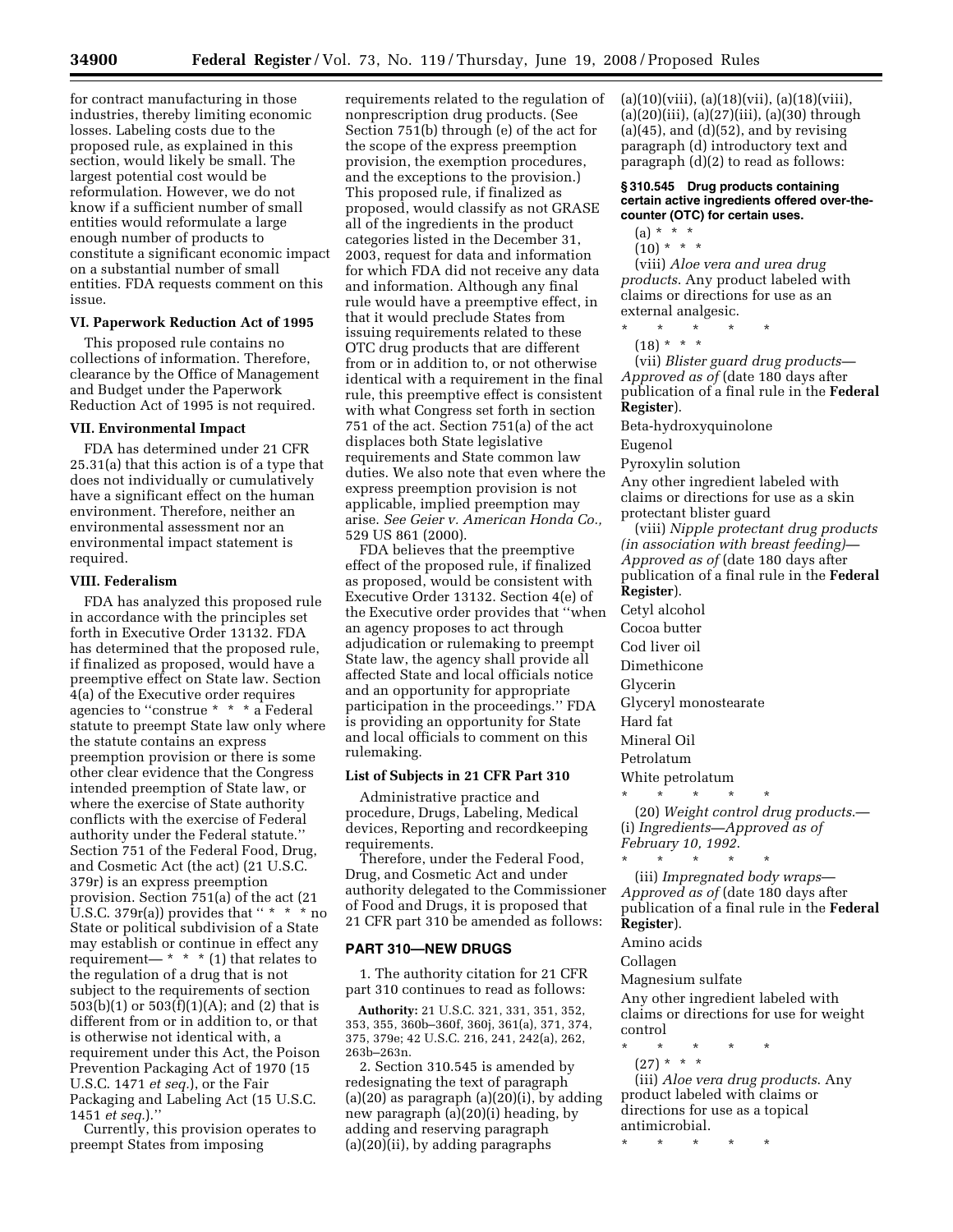(30) *Ammonia as a reflex stimulant*. Ammonia inhalants Ammonia spirit, aromatic Any other ammonia ingredient labeled with claims or directions for use as a reflex stimulant (31) *Bed-wetting deterrents*. Belladonna Any other ingredient labeled with claims or directions for use as a bedwetting deterrent (32) *Blemish remedies (excluding topical acne active ingredients in paragraph (a)(1) of this section and § 333.310 of this chapter)*. Allantoin Aloe vera gel Calamine Ethyl alcohol Eugenol Menthol Oil of eucalyptus Oil of peppermint Propylene glycol Sodium alkylarylpolyether sulfonate Titanium dioxide Triclocarban Triclosan Any other ingredient labeled with claims or directions for use as a blemish remedy (33) *Bunion remedies*. Any ingredient(s) labeled with claims or directions for use to treat and/or prevent bunions. (34) *Drawing salves (excluding products labeled for the treatment of boils in § 310.531 of this chapter) includes products labeled for the drawing or removing of splinters, slivers, or similar items*. Ergot fluid extract Juniper tar (oil of cade) Magnesium sulfate Pine tar Rosin Rosin cerate Sulfur (35) *Foot balms, baths, and other topical dosage forms for any ''foot'' claims (including relieving foot muscle strains and soreness from working out), excluding topical antifungal active ingredients in paragraph (a)(22) of this section and § 333.210 of this chapter and excluding external analgesic active* 

*ingredients in paragraphs (a)(10)(i) and (a)(10)(ii) of this section and §§ 348.10 and 348.12 of the external analgesic drug products tentative final monograph published on February 8, 1983 (48 FR 5852)*.

Amyl salicylate

Benzalkonium chloride Cajeput oil Di-isobutyl phenoxy ethoxy ethyldimethyl benzyl ammonium chloride Essential oils Eucalyptus oil Formaldehyde solution Glyceryl monostearate 8-Hydroxyquinoline Iodized botanical oil Iron sulfate Isopropyl alcohol Lanolin Lithium chloride Magnesium sulfate O-benzyl-p-chlorophenol Oil of thyme Peppermint oil Pine needle oil Potassium iodide Propylene glycol Sodium bicarbonate Sodium chloride Sodium hypochloride Sodium lauryl sulfate Sodium phosphate, tribasic Sodium sesquicarbonate Sodium sulfate Talc Tragacanth mucilage Water soluble chlorophyllins Witch hazel Zinc oxide Any other ingredient labeled with claims or directions for use as a foot balm, bath, or other topical dosage form *for any ''foot'' claims (including relieving foot muscle strains and soreness from working out*) (36) *Impotency cures*. Yohimbine Yohimbine hydrochloride Any other ingredient labeled with claims or directions for use as an impotency cure (37) *Medicated bath preparations*. Acetylated lanolin Alkyl aryl polyether alcohol Colloidal sulfur Cottonseed oil Di-isopropyl sebacate Drometrizole Iron sulfate Isopropyl myristate Isopropyl palmitate Isostearic acid Lanolin alcohols extract

Lanolin oil Liquid petrolatum Lithium chloride Magnesium sulfate Mineral oil Natural and essential oils Nonoxynol-5 Octoxynol-3 Oxybenzone PEG–4 dilaurate PEG–8 dioleate PEG–40 sorbitan peroleate PEG–200 dilaurate Peruvian balsam PPG–15 Pine needle oil Potassium iodide Stearyl ether oleth-2 Sodium bicarbonate Sodium carbonate Sodium chloride Sodium hyposulfate Sodium lauryl sulfate Sodium sesquicarbonate Sodium sulfate Tar distillate Vitamin E Water soluble chlorophyllins Any other ingredient labeled with claims or directions for use as a medicated bath preparation (38) *Nonantimicrobial skin wound cleansers* (previously listed as ''detergents'' in call-for-data notices). Tincture of Green Soap Phenolate sodium Poloxamer 188 Any other ingredient labeled with claims or directions for use as a nonantimicrobial skin wound cleanser (39) *Prickly heat products*. Aluminum hydroxide gel Zinc carbonate Zinc oxide Any other ingredient labeled with claims or directions for use for prickly heat (40) *Urethral topical products for males*. Any product labeled with claims or directions for use to treat and/or prevent male urethral problems. (41) *Urinary acidifiers*. Ammonium chloride Ascorbic acid Any other ingredient labeled with claims or directions for use as an urinary acidifier (42) *Urinary alkalinizers*. Sodium bicarbonate Any other ingredient labeled with claims or directions for use as an urinary alkalinizer